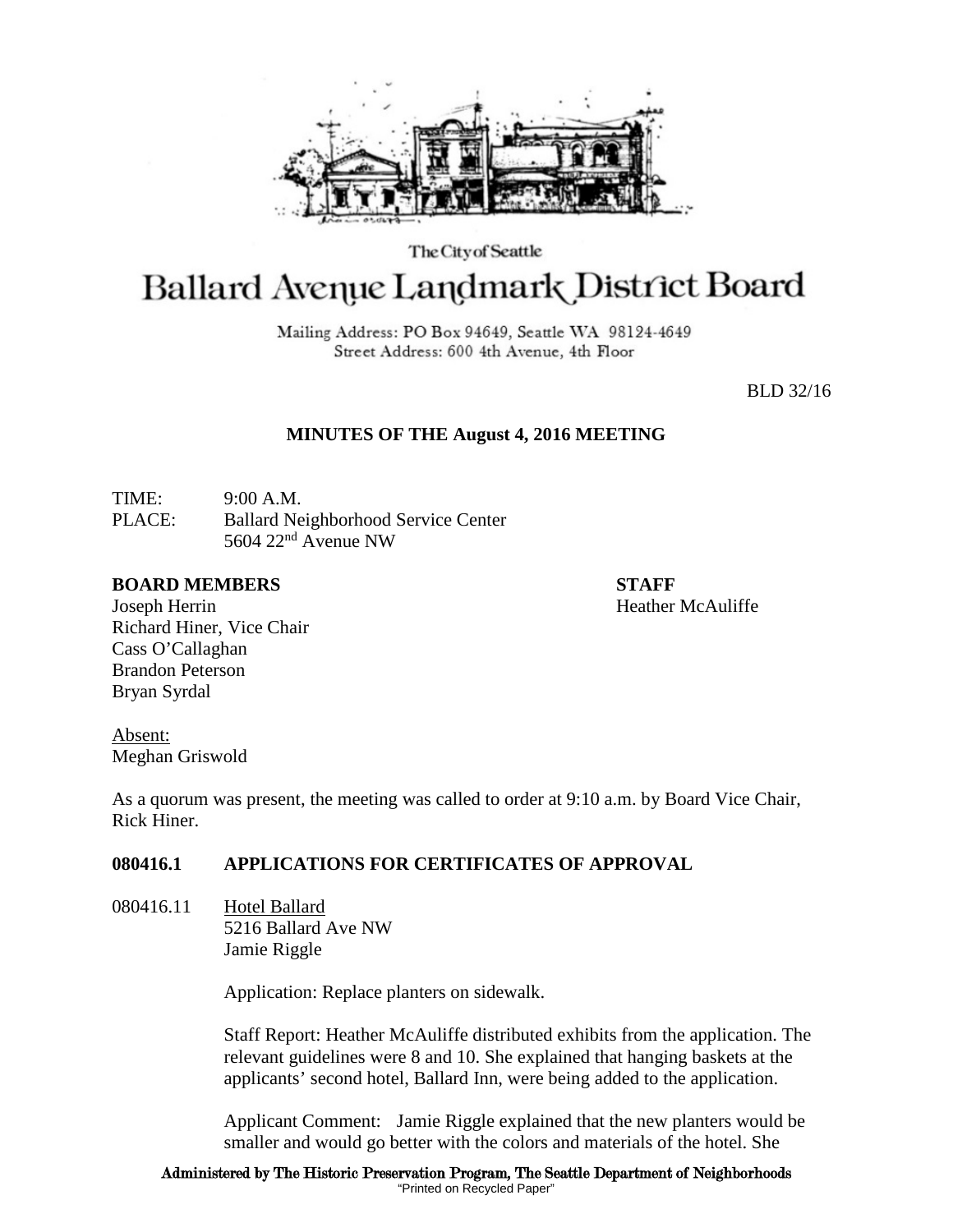explained that the flower baskets installed along the wall at the Ballard Inn were wicker, attached with painted metal brackets. She showed a color/material sample for the planters.

Public Comment: There were no comments from the public.

Board Discussion: Board members discussed the planters and the baskets separately and separated their motions. Board members concurred that the planters proposed in front of Hotel Ballard met the guidelines. The Board next discussed the flower baskets attached to the wall at the Ballard Inn. There was a discussion about the fact that some were attached through grout lines and some not. Jim Riggle, who was also present, clarified that the stucco was added as a veneer over the original brick and that the grout lines are artificial. The Board expressed a concern that the wicker baskets would not endure. Board members concurred that if the replacement baskets were to be made from an alternate material, it would be acceptable provided that they would be black in color. The applicant agreed to use black chains/wire to suspend the baskets, and to use seasonal, live flowers.

Motion: Brandon Peterson made a motion to approve the change in design of the planters in front of Hotel Ballard.

MM/SC/BP/JH 5-0-0

Motion: Joe Herrin made a motion to approve the flower baskets at the Ballard Inn, with the condition that replacement baskets also be black in color.

MM/SC/JH/BS 5-0-0

080416.12 Ballard Space LLC 5310 Ballard Ave NW Ragan Peck, Mike Skidmore

Application: Install blade sign for Shiku.

Staff Report: Heather McAuliffe distributed exhibits from the application. The relevant guideline was 13.

Applicant Comment: Ragan Peck went through the application materials with the Board. She explained that the lights for the sign would have an anodized finish. She verified that the color temperature of the LED lights would be 2700K, equivalent to the color of incandescent lighting.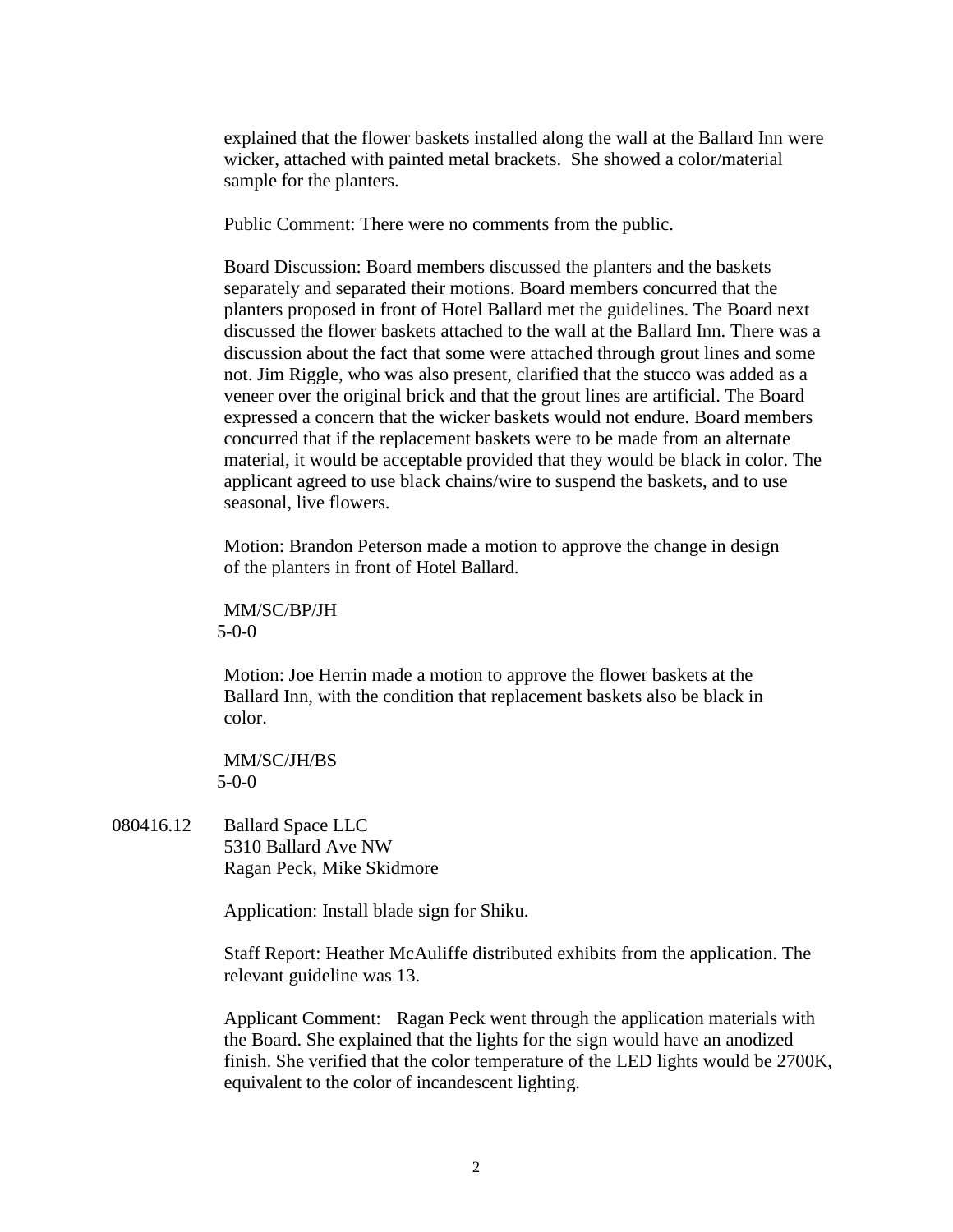Public Comment: There were no comments from the public.

Board Discussion: Board members discussed the application and concurred that it met the signage and lighting guidelines.

Motion: Brandon Peterson made a motion to approve the application as presented.

MM/SC/BP/JH 5-0-0

080416.13 Sen Noodle Bar 2307 NW Market St. (formerly Cobblestone Salon) Nos Narin

> Application: Install new outdoor seating; paint storefront exterior; install signage in storefront windows and hanging sign with lighting underneath marquee.

Staff Report: Heather McAuliffe distributed exhibits from the application. The relevant guidelines were 5, 7, 10 and 13.

Applicant Comment: Elizabeth from Catch Design Studio presented the application. She explained that the seating area was to be designed similarly to the adjacent seating area, with black railings and a wood bench, and a trestle table. She explained the signage and painting details. She showed color samples.

Public Comment: There were no comments from the public.

Board Discussion: There was a discussion about the similarity of the two seating areas, and whether or not this made the two storefronts read as one. It was noted that the storefronts were painted differently. Board members concurred that the painting, signage and lighting met the guidelines.

Motion: Joe Herrin made a motion to approve the application as presented.

MM/SC/RH/JH 5-0-0

#### **080416.2 BOARD BUSINESS**

080416.21 Board officer elections

Rick Hiner was elected Chair. Joe Herrin was elected Vice Chair.

## **080416.3 APPROVAL OF MINUTES**